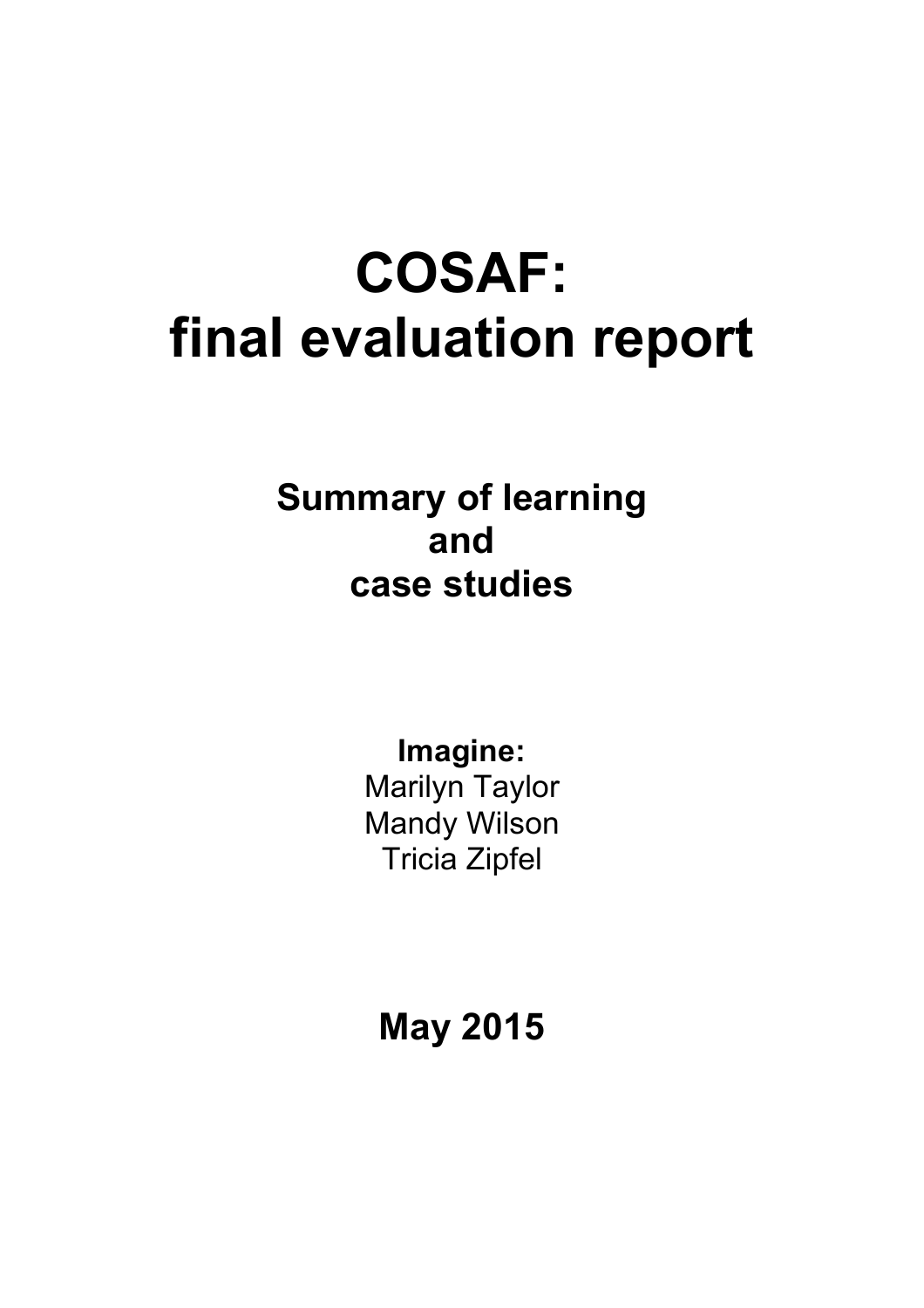# **Summary of learning from across all five projects**

# **1. Introduction**

The Community Organisers Social Action Fund was set up in the autumn of 2014 by the Cabinet Office's Centre for Social Action in order to help to develop some of the most promising community-led social action projects arising out of the Community Organisers Programme, so that they would gain the experience to become sustainable and grow. The Programme supported four small and one large Community Organiser inspired and supported projects to:

- Test, develop and evidence a range of social action projects delivered by communities for communities;
- Add to the evidence base of community led social action projects in addressing challenging social issues;
- Add to evidence base of the value of the Community Organising approach in England in innovative, transformative and sustainable ways.

The funding was given over a six-month period ending March 2015. Smaller projects were funded to the tune of up to £20,000 each with the aim of helping them develop their business model and test the delivery of new sustainable enterprises or services which benefit local communities. The larger project received £100,000 to enable it to successfully grow delivery and access mainstream funding/investment opportunities in 2015. The hope was that the funded projects would act as exemplars of the power of Community Organising to address important social issues.

Imagine – who are the learning advisers to the Community Organisers Programme - were funded as independent evaluators through support for project self-evaluation and some external evaluation oversight. It adopted a theory of change approach to the evaluation, which involves identifying longterm outcomes and then working backwards with stakeholders to identify the necessary pre-conditions in the short and medium term (what change do we want to see?) and the evidence that needs to be gathered to assess whether these have been achieved (how will you know if you are going in the right direction?). All projects have been encouraged and supported to design their own project theory of change, which helps all those involved to better understand what it is they are trying to do, how they will do it and how they will measure progress and success. To this end, Imagine facilitated two day-long workshops for all five projects to help them develop their individual theories of change, the evidence they needed to gather and the methods they might use and supported this through individual project visits, evaluation guidance materials and telephone and email exchanges.

# **2. The starting point**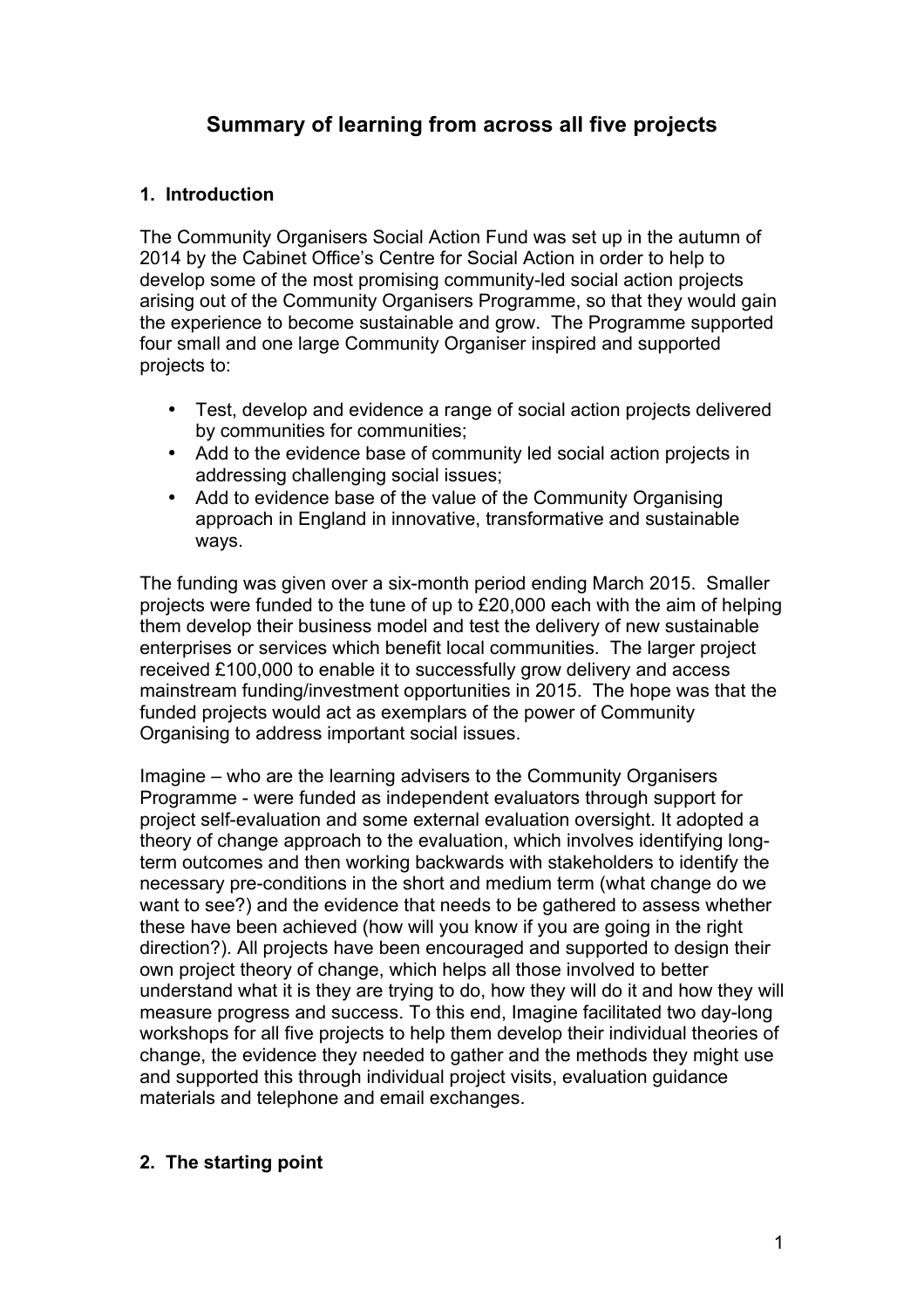The overall theory of change started from the premise stated in the Social Action Fund brief that 'many existing Community Organiser supported projects are small-scale, under-developed and not robustly evaluated, but do have the potential to become sustainable and grow'. The short- to mediumterm outcomes it identified over the six months of the Fund were that:

- new kinds of community-generated solutions would be developed;<br>• the five projects would have tested a locally driven enterprise and
- the five projects would have tested a locally driven enterprise and developed a business model;
- each project would have an evidence base around the process and impact of their fledging enterprise;
- the projects would be in a position to apply for more substantial funding in line with their business plan;
- evidence would be created to show the value of community organising and social action in addressing locally identified social issues.

Outcomes for the longer term beyond the six months of the fund were identified as:

- new enterprises and forms of investment, creating new social and economic opportunities;
- more financially viable and sustainable activities;
- resident-led change that makes a difference to local communities and the issues they raised at the outset.

The following five projects were selected by the Fund, from a total of 34 applications. They address a range of issues from social isolation and dementia, through housing and poor local image, to unemployment, poor access to job support and low aspirations (for example among young people). To do this they have used innovative approaches that include the intensive training and enterprise development of the Organisation Workshop, using IT through intergenerational work to address the stereotypes and stigma faced by both young and older people, and pioneering a community owned lettings agency as one route to restoring local pride and positivity in the area, as well as adopting holistic intensive approaches to unemployment and minor crime and the revival of library and book swop facilities to create a community hub.

#### **Large grant recipient**

#### **Marsh Farm Outreach Organisation Workshop (cohort 1)**

The Marsh Farm Organisation Workshop (OW) is a radically different, enterprise-based approach to community organising. Marsh Farm Outreach has been developing its understanding of the approach for five years and the Social Action Fund grant has been used to support it in implementing what will be the first OW in the UK for 5 years. The OW uses a process called 'Large Group Capacitation' and involves a minimum 40 participants, drawn from the local community, in an eight-week 'pressure cooker of learning by working together'. MF Outreach is already functioning as a 'Facilitation Enterprise' and the first phase of the OW was planned for February 2015. Marsh Farm Outreach are bringing in expert advisers and trainers from Chile to support the OW.

#### **Small grant recipients**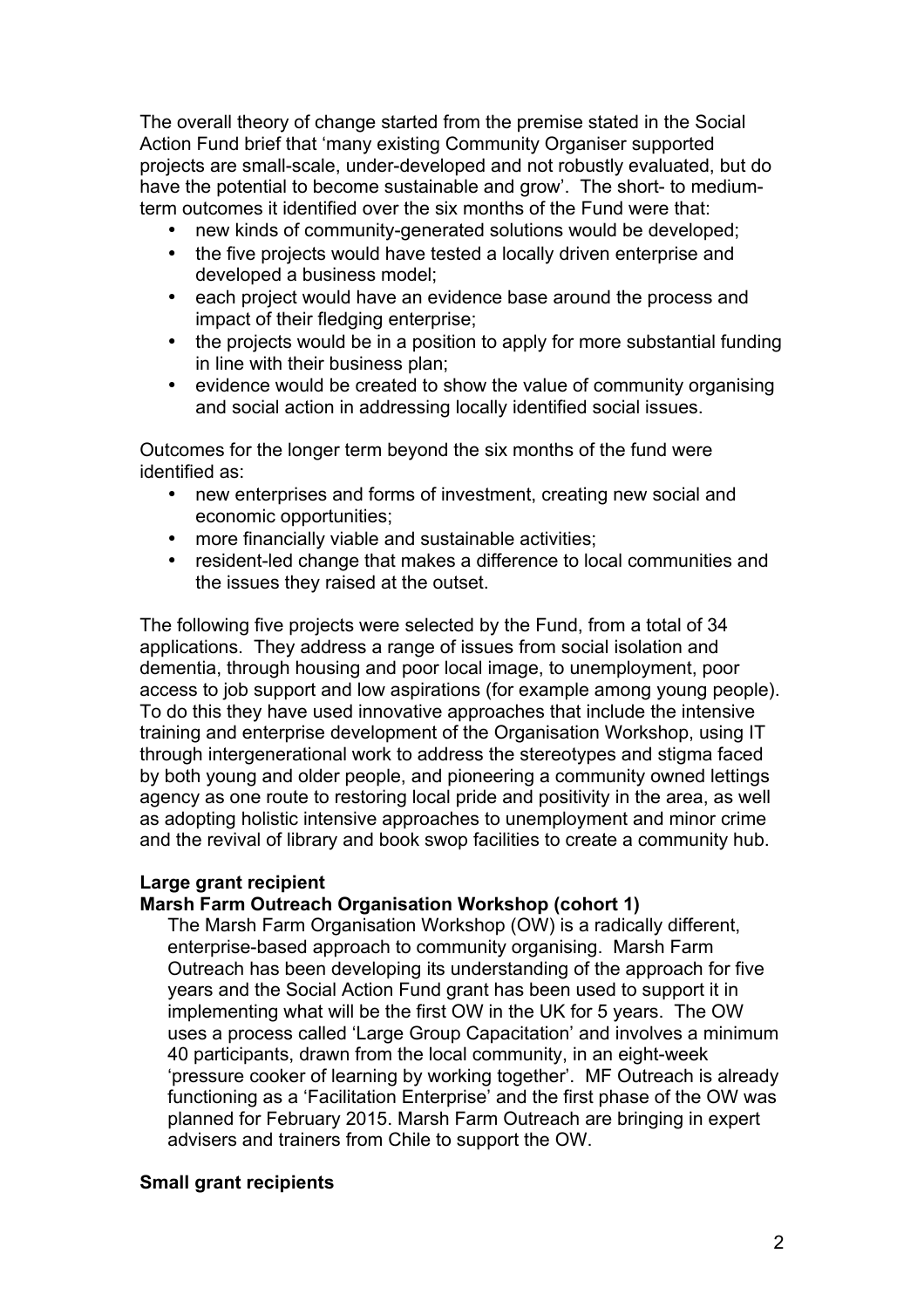#### **DT5 Trust CiC, Portland (Cohort 3)**

DT5's aim is to provide a coherent framework to support unemployed people into more positive and productive lifestyles. It intends to achieve this through a project that will provide: digital inclusion; mentoring; life skills coaching; work skills training; supported work experience and facilitation of the only Volunteer Work Placements facility in Portland. Their hope is that this will lead to greater self-esteem, active citizenship and, in due course, permanent employment for local people and especially young people. They have used the Social Action Fund to help pay for premises, equipment and expertise.

#### **Mothertown Books and Social Centre, Burslem, Stoke on Trent (cohort 8)**

The aim of this project is to address social isolation in a community that has been depressed by the collapse of local industry and the failure of housing market reform by providing a social space for people to meet and social activities to develop in the old Burslem School of Art, a landmark building that is now underused. The Social Action Fund grant has been used to open a library and resource centre in the building, which will provide social, study and reading space and computer facilities, as well as a books and a swop shop. There are plans to open a community café alongside the library and encourage other groups to use the building as well as to share information on what is going on locally. Little free libraries are also being placed in strategic locations around the town for people to borrow and swop books.

#### **Pioneer Properties, Margate (cohort 9)**

This project aims to regenerate and renew neighbourhood community pride in an area of Margate that has been neglected and is stigmatised through setting up a community-run lettings agency – Pioneer Properties. Pioneer Properties aims to increase the quality of private rental sector housing in the Cliftonville West and Margate area. With the support of the community organiser, local volunteers have engaged extensively with local residents and businesses as well as local and national voluntary organisations, housing associations and national trade associations. The Social Action Fund has covered the costs of local surveys and market research, venues for meetings and a high profile workshop, and paid for some of the development work, including the employment of a Lettings **Officer** 

#### **Unity Project (under the umbrella of Kissing it Better), Gillingham (cohort 9)**

This is an intergenerational project whereby young people (local school students under the age of 16) listen to the stories of older people, (particularly those with early onset dementia) and help them to produce digitised pictorial life stories. Kissing it Better has used the Social Action Fund to develop an app to allow people's stories to be uploaded so that they can be shared with family and friends as well as helping to reorientate people living with dementia. Additional outcomes include effective communication and understanding between generations, informal and formal learning and education for the students, and reduced isolation of older people.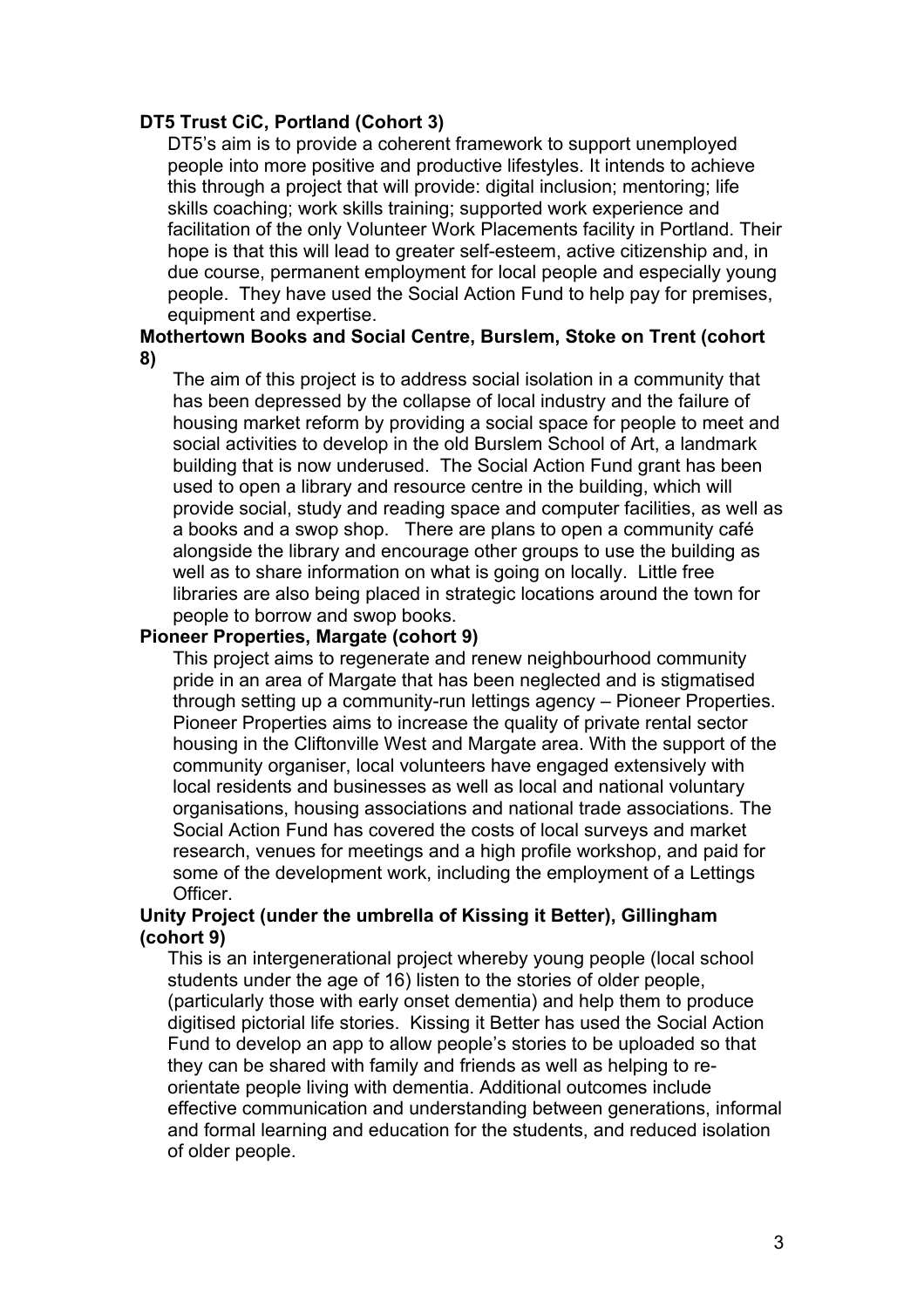# **3. The case studies**

A case study on each project is in Appendix 1. These cover the background to the projects and how they build on the community organising process, what they did, how far they achieved their aims, the value of social action and evidence relating to change and future sustainability.

# **4. Reflections on the achievements of the fund**

# *Were the objectives achieved?*

#### *4a. Test, develop and evidence a range of social action projects delivered by communities for communities.*

The Social Action Fund allowed local community organisers and volunteers to develop a range of ideas into tangible projects and to begin to test their feasibility. The Marsh Farm Outreach Organisation Workshop was already well developed but in the other cases the funding acted as a spur to evolve and firm up what were sometimes embryonic ideas. This has also allowed the Community Organisers Programme to reach more community members and engage more people in the work that paid community organisers and local volunteers are taking forward.

The Fund enabled:

- Marsh Farm Outreach to run the initial stages of its Organisation Workshop with 45 participants and with the support of an expert on the process from Chile.
- DT5 to take a lease on an underused community centre, purchase equipment and bring in expertise to develop a digital platform that allowed people local access to job search, skills training and support.
- Mothertown Books and Research Hub to equip its library (the books have been donated) and employ co-ordinators to work with and train up the volunteers, many of whom are new;

*Volunteering is great but if you are developing something you need someone who can put the time in that is needed. What COSAF funding has done is give us time to test out whether the library will work, whether it is needed, whether people will help out*.

- Pioneer Properties to carry out community and market research into the need for, and viability of, a community based lettings agency. New people have engaged with the project, contributing to a team of over thirty volunteers. It has tested out the model e.g. provided a volunteer support worker to work with vulnerable families facing housing problems, has developed a business plan and started to identify potential funders.
- The Unity Project to build relationships between young and older people, develop a digital storybook app, test the feasibility of a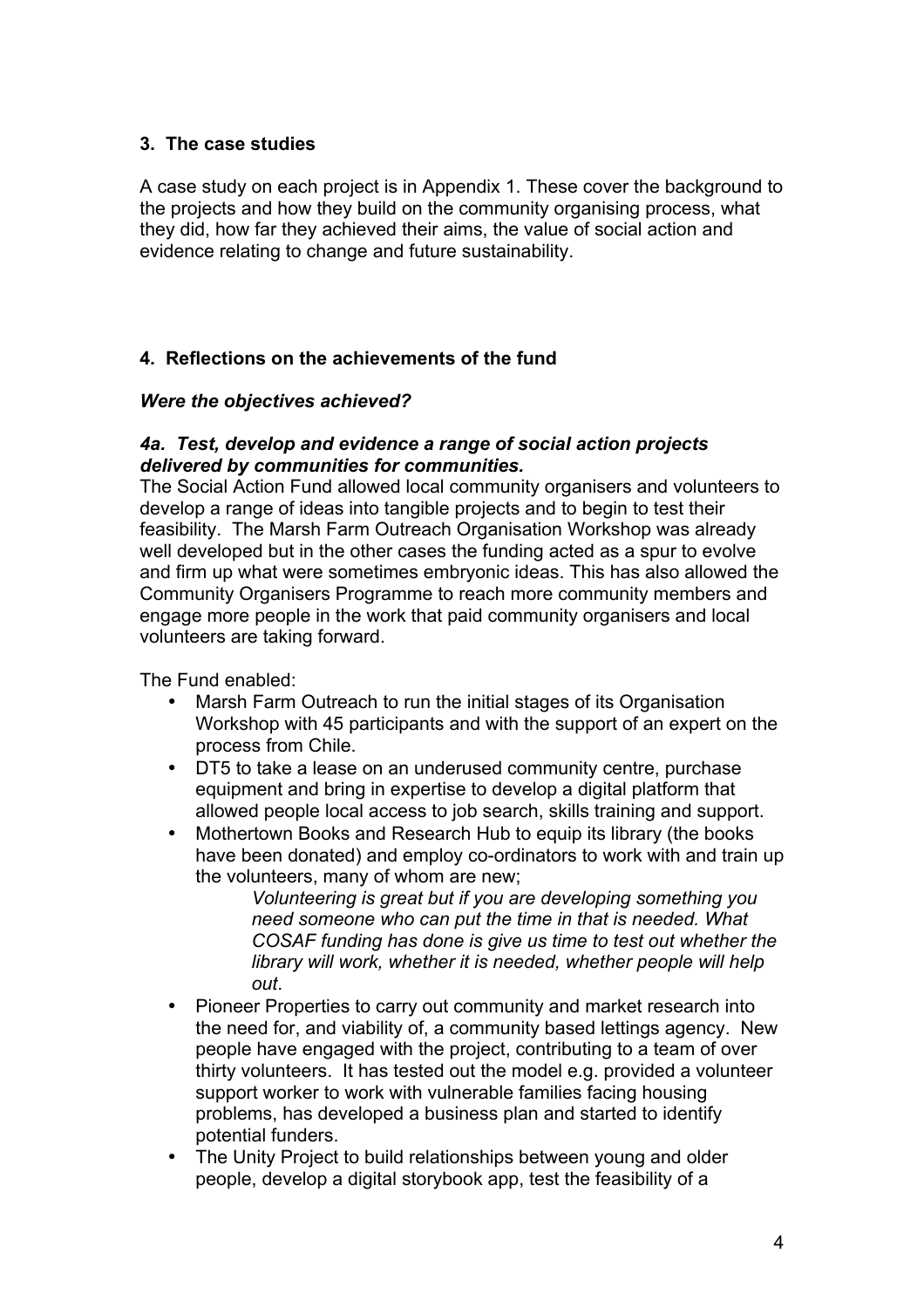community café and use the evidence from this pilot project to garner promises of financial support for roll out from two organisations, Medway Community Healthcare and the Guinness Trust.

As such, the funding has released new local resources and assets – both personal and material in the areas covered. It has allowed for:

- the involvement of more community members in both the development of the projects and in their running;
- the purchase of materials and equipment for use by local people;
- in some cases, the paid employment of local people in taking the project forward;
- necessary external expertise to be brought in.

It has also helped to establish the legitimacy of emerging local projects with external agencies and partners, which has given local communities access to additional new expertise and resources. Outstanding examples are the Job Centre in Marsh Farm, and both council services and individuals with a wide range of very relevant housing experience in Pioneer Properties.

In these ways, it has extended the impact of the community organising work on which the projects were based.

Less tangible but equally important are the benefits in terms of:

- reputation both of local activity and of the local area itself (an important aim in both Margate and Stoke);
- potential once the space for development is created, as one respondent said: 'new ideas pop up all the time'.

# *How involved were community members?*

All the projects have required at least the support, if not the driving force, of the original community organisers. But that's not to say that communities haven't been involved, indeed it is probably true that COSAF has enabled a much greater community ownership and development of the project than would have been the case otherwise:

- Marsh Farm Outreach are all community members and they have recruited a broad range of participants into the OW;
- DT5 involves people from ages 16-50, and has a core group of 12 volunteers who have developed the space and tested the website. They have learnt and used community organising skills (e.g. listenings) as well as project management and more practical skills such as venue preparation and cleaning.
- Mothertown Books and Research Hub involved six volunteers in th design and development of the library.. But now that the library is open it has employed co-ordinators with strong local connections, who are driving the project with 15 new volunteers, who will be taking on more responsibility as they gain in confidence and skills;
- Pioneer Properties has involved over 30 local residents and others with particular skills and knowledge, many of whom are completely new to the project;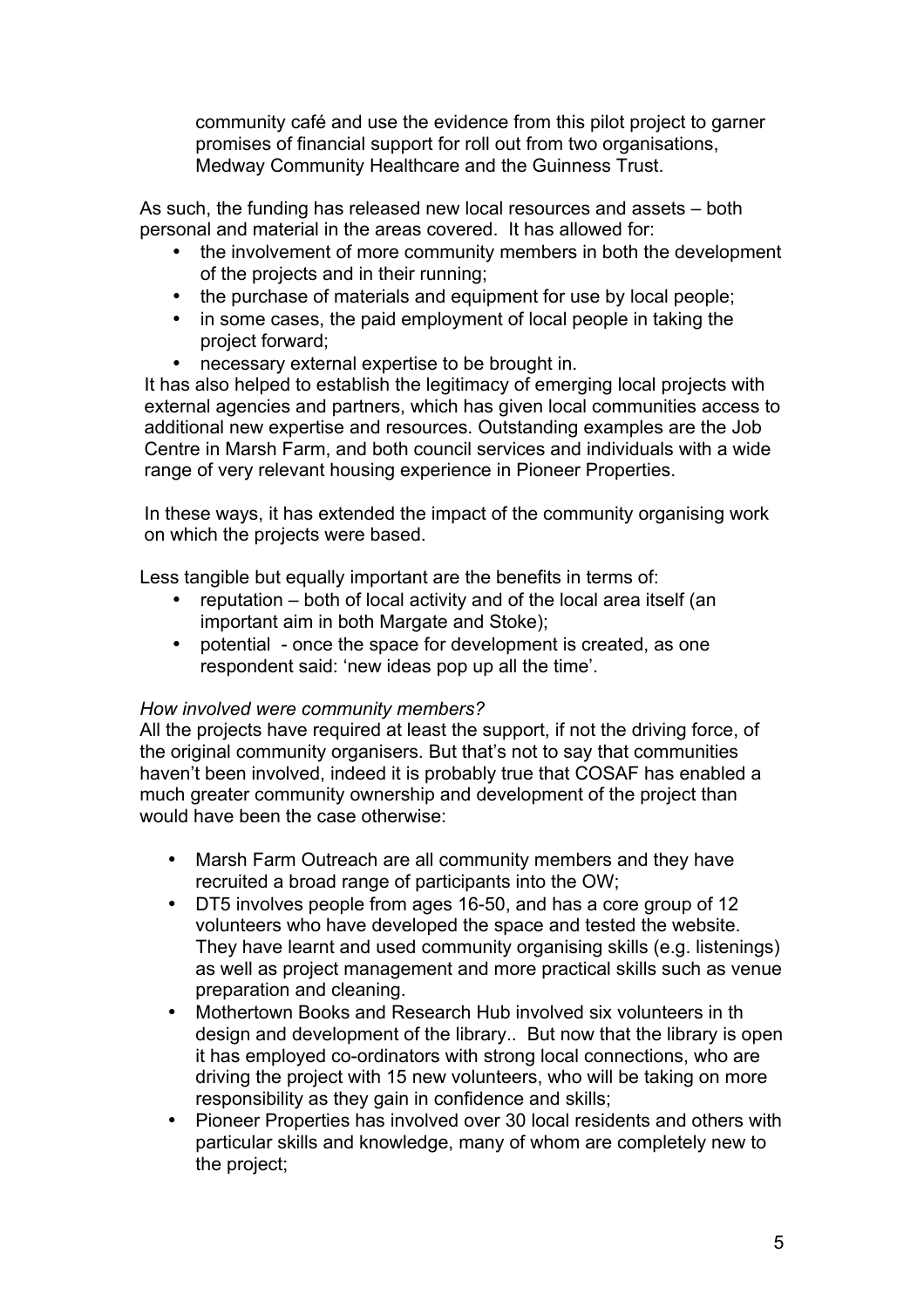• Unity is without doubt driven by the CO but also involves older people, young people and paid staff at the school and the care home.

# *4b. Add to the evidence base of community led social action projects in addressing challenging social issues*

The issues addressed by the projects have been wide-ranging: social isolation, unemployment, housing and area decline, stereotyping – of areas but also between generations. These are not issues that can be addressed in six short months. This means that the evidence we have is limited – numbers of people so far involved, anecdotal evidence of the impact on individuals, physical evidence of buildings improved and made available for local use, the existence of an app and evidence of its use. In Marsh Farm, we also have the evidence of numbers successfully completing training; in DT5 we have evidence not only the large numbers of people who have made use of the facilities but also directly attributable employment outcomes; in Mothertown Books and Research Hub, we know that the library is attracting new users and events and that people are meeting who would never have come together in any other way; and in Pioneer Properties and Unity, there is the existence of an embryonic enterprise that is attracting the attention of funders because it is meeting need in new and imaginative ways.

What COSAF has also illustrated, though, is the way in which communities can take some control over services that affect people's everyday lives and improve them – making them more sensitive and relevant to local communities. They are achieving something that public agencies have failed to do. In Marsh Farm, for example, people who have been left with little confidence of ever being in meaningful employment are now thinking about opportunities for enterprise. And in Margate, Pioneer Properties, even in its fledgling form, is providing support to vulnerable tenants and mediating with (often unsympathetic) landlords. It is also turning an area with a disreputable image into somewhere that people feel proud to live in. In neither case, could these activities have been conceived of, or led, by anyone other than the communities themselves. Pioneer Properties is also creating new projects to engage young people and address accusations of antisocial behaviour. While in Portland, DT5 is saving people significant amounts of money through community provision of freely available internet access. In Burslem, the Mothertown Books and Research Hub has filled the gap left by the closure of the public library some years ago and provided internet access not available elsewhere. And in Gillingham,, Unity is evolving into a creative grassroots project based on the slow build of relationships between young and older people.

# **4c.** *Add to the evidence base of the value of community organising approach in England in innovative, transformative and sustainable ways.*

These are all projects that have emerged out of community organising. They have resulted from listening to local residents with forward agendas for action. Most were underpinned by the community organising process (though in Marsh Farm, residents have been trying to drive the OW forward for many,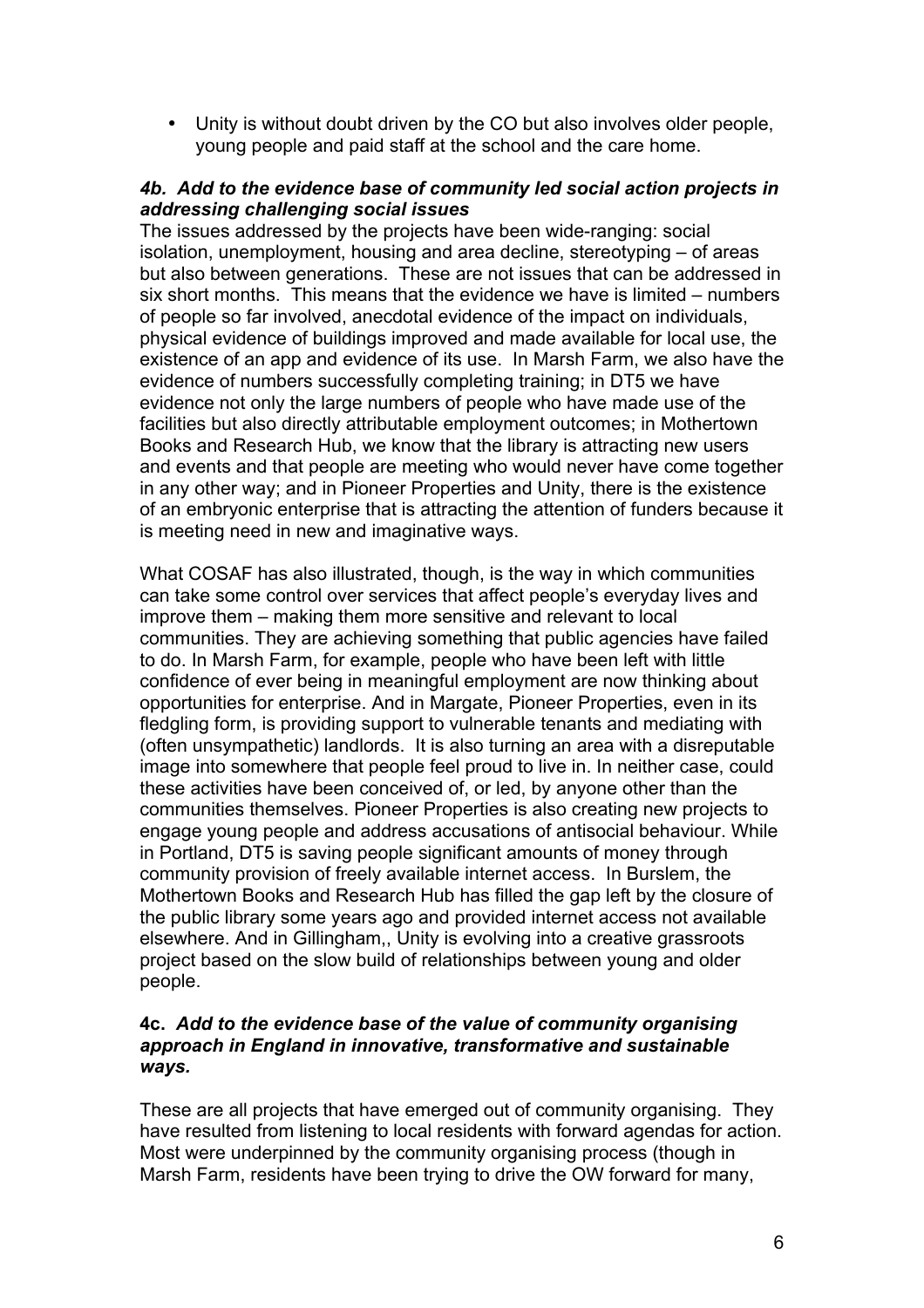many years). It is unlikely that any of them would have happened without community organising, and in all cases, continued support from the community organisers (who are also the residents in Marsh farm) has been essential to sustaining and developing the projects.

The enthusiasm and drive in all the projects is impressive but particularly innovative has been the work of Marsh Farm Outreach and Pioneer Properties. Both these projects are pushing the boundaries of voluntary action: Marsh Farm Outreach is trying out an untested creative and collective process that aims to respond directly to those community members who have struggled for years to find meaningful employment; and in Margate activities that started out as 'soft' project responses to listenings about the need to improve the area e.g. gardening activities, have led to an ambitious but well researched social enterprise development.

# **5. Learning**

If there was to be another round of the Fund, several lessons have emerged from the experience so far. Some derive from the fact that the time for the development of an eligible project, for application and selection and for the achievement of the aims was too short. But there are also lessons about support and evaluation. A further round would therefore greatly benefit from the experience so far.

#### *Project selection and aims*

More clarity was needed about what the Fund was intended to achieve. Imagine suggested the following. These were:

- The community group needs to have strong foundations
- The project needs to be deliverable in 6 months
- The project should help them develop a clear business case<br>• The proposal needs to be forward looking and developmenta
- The proposal needs to be forward looking and developmental<br>• The proposal needs to have a good chance of surviving hevor
- The proposal needs to have a good chance of surviving beyond the next 6 months.

In retrospect, some of the projects selected are more 'innovative' than others, but it is far too early to say how transformative any of them will be in the longer term.

The projects were also expected to demonstrate a good geographical spread, to reflect the diversity of initiatives that were emerging from the CO Programme and have the capacity to be evaluated over 6 months in a way that would produce really useful learning. There is certainly a diverse range of initiatives, though the geographical spread could have been wider and the scope for evaluating the wide-ranging aims outlined above were always going to be limited.

# *Timescale*

Without COSAF, our assessment is that these projects would not have happened; at best they would have taken longer to come to fruition. A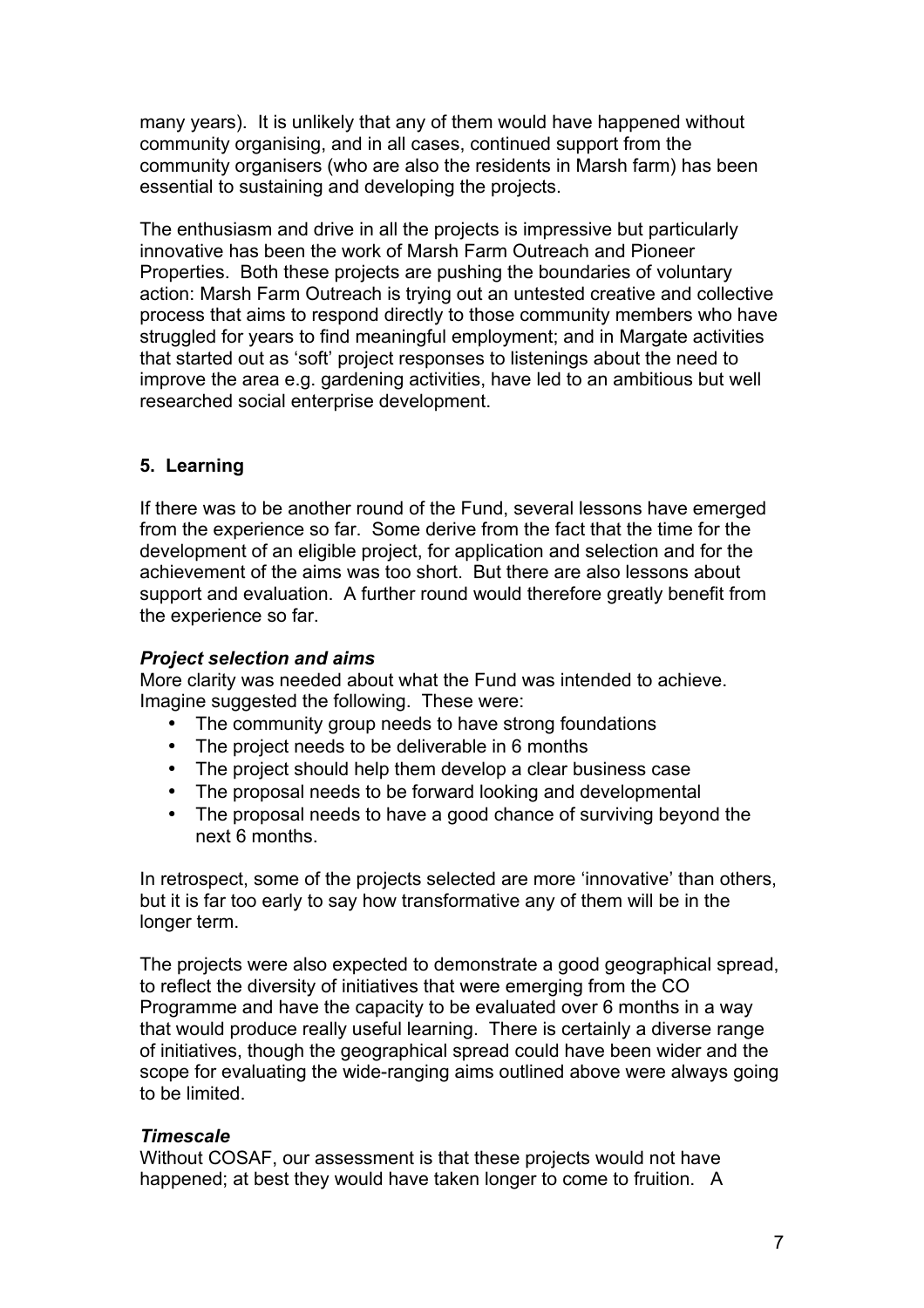significant amount has been achieved, but it often took longer than anticipated to get going – even in Marsh Farm, where the plans were the most longheld and the most advanced. On the other hand, DT5 found that the short timeframe created a sense of urgency which meant that they had to be focused, and following one big disappointment that could have set them back, the rush to complete created a momentum that was helpful.

For some projects however, the spending timeframe was not only too short but also didn't necessarily match the ideal timeframe for the projects. In Marsh Farm for example, the timeframe meant that the project had to be implemented before residents were quite ready. The grant dictated the timing of the process and to some extent this not only got in the way but undermined the integrity of the process. Other projects would have liked more flexibility:

*COSAF has been a smooth process, but it needs to be more flexible… And people need to know it is flexible when they fill in the forms*

Pioneer Properties have suggested that funding milestones attached to phased funding would have been useful e.g. an initial grant to reach an agreed stage of development, followed by an amount of money that could be used over a longer term. As it was, any paid roles created were on extremely short contracts which doesn't help with recruitment and retention of workers. On the other hand, Mothertown Books, knew the kind of staff they wanted at the start and have therefore have been able to use COSAF to pay coordinators for the best part of a year

#### *Support*

Locality received no funding allocation for this and the little support that was available therefore had to come from the evaluation team. Some projects like DT5 valued the fact that COSAF was 'hands-off' and they were allowed to get on with the job. Others found the discipline of designing a theory of change a useful process - e.g. in Gillingham it was also used for planning the community café - while DT5 and Pioneer Properties found the critical friend role played by Imagine very helpful. But projects have also said they were looking for a greater degree of mentoring support and signposting to funding development and business planning resources.

(we) *felt quite daunted - the process of applying for the money, and then getting it, was very fast. People had been inspired by the community organising process and said 'go for it', but then they felt they were given the money without much support.* 

Imagine provided this where it could but we are aware that there is much more specific expertise 'out there'. What this meant was that those running the projects were to some extent working in a vacuum and that a great deal depended on the COs, for whom this scaling up of a project may have been a whole new learning journey, and who in some cases were also supporting other unrelated projects. One CO (who has valued the support that was available) has said she would have valued a mentor right from the start, a menu of expertise to draw from and some pooled resources e.g examples of business plans for community enterprises and financial forecasting models. While Marsh Farm Outreach were able to bring in significant external support,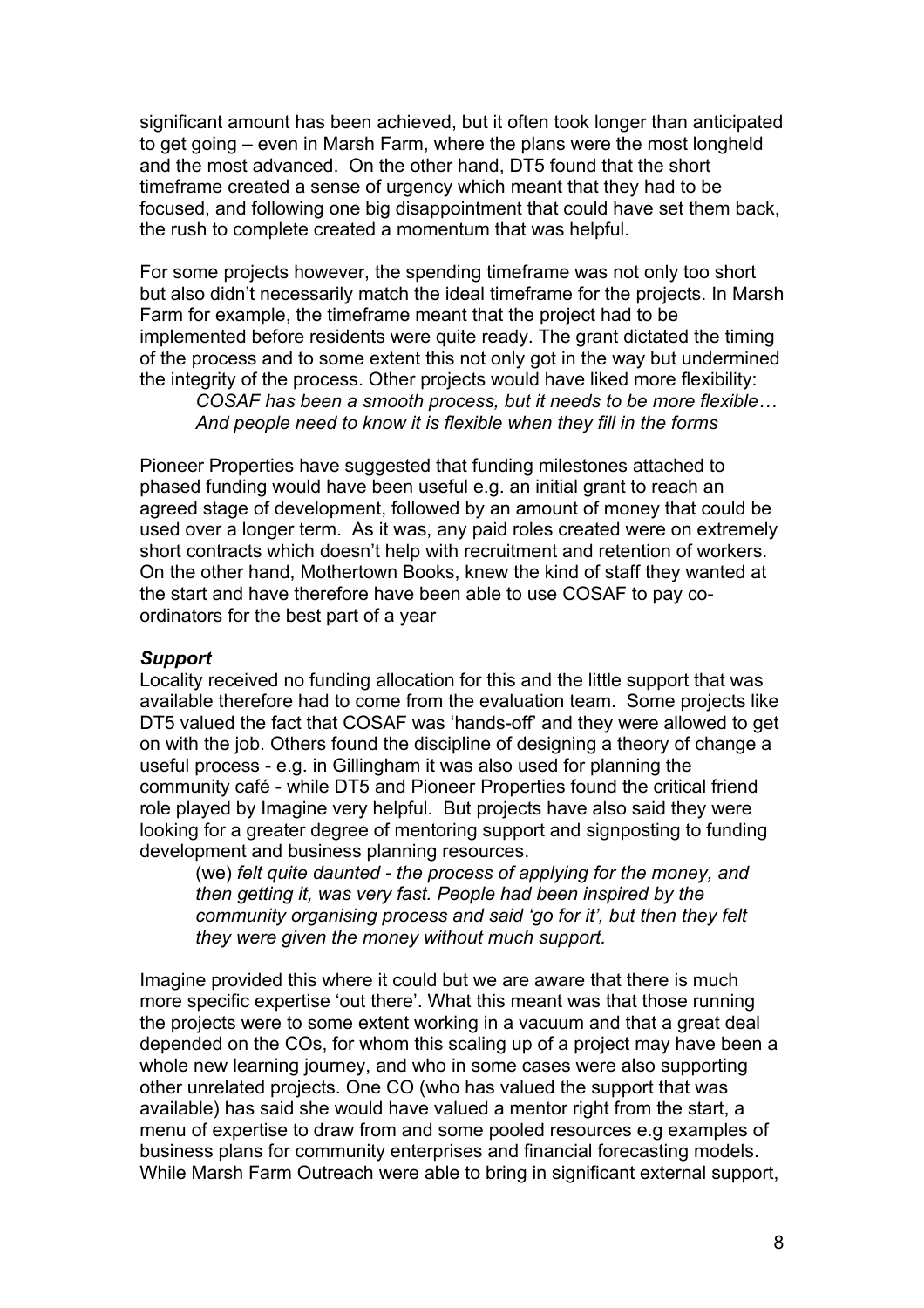But, more mentoring and support for the smaller projects would, we believe, have would have had significant benefits in terms of project planning and sustainability.

# *Sustainability*

COSAF aimed to provide some resources to help fledgling projects that had grown out of community organising to scale up to the point where they would be in a better position to attract the longer term investment required. Attached to this aim is an outcome about sustainable social and economic development. However, sustainability isn't built in six months, nor is it possible to evidence it. The projects have certainly been given a 'leg up' and have all met the challenge with a great deal of energy and have resulted in broader community involvement and greater community ownership. That is apparent in every case. What is less clear is for how long that will be the case, or indeed what sustainability means.

#### *Self evaluation*

It has been difficult to put in place robust evaluation frameworks. The projects were still working on these relatively recently, being more concerned with delivering a new project by March. This was in part because at the start evaluation was seen by some as an additional task and a distraction, rather than part and parcel of project planning and as an essential component of generating collective understanding of the project (by the end project participants were much more favourable to the idea). The consequence of this was that they could only really focus on inputs and outputs, rather than outcomes. Some outcomes have been achieved as we can see in the case studies, but there has been little time to collect the evidence in a coherent way.

In the end, projects have provided what they could in the form of evidence but on the whole done little overall analysis of that information themselves. This was probably an ask too far – some have reams of stories, anecdotes, survey findings, photographs etc but haven't had the time to pull it together into a coherent study or the headspace to reflect upon all of it.

Imagine has therefore taken on the job of pulling together lots of pieces of information and evidence. This was however still a challenge, as evidence is still being collected. More time to evaluate the action that the 6-month start up period made possible would provide for greater analysis and learning. Indeed, DT5 have suggested that it would be better to evaluate the projects after 6-9 months as at this stage it is too early to demonstrate impact, and because independent feedback further down the line would be really useful.

# **6. The implications for future funding initiatives**

COSAF has been invaluable to those who have been part of the programme*: We have found the funding invaluable and would like more community organising based projects to have the same opportunity*; *this takes it to another level*. *Don't get to this level in 1 year of organising*. Pioneer Properties.